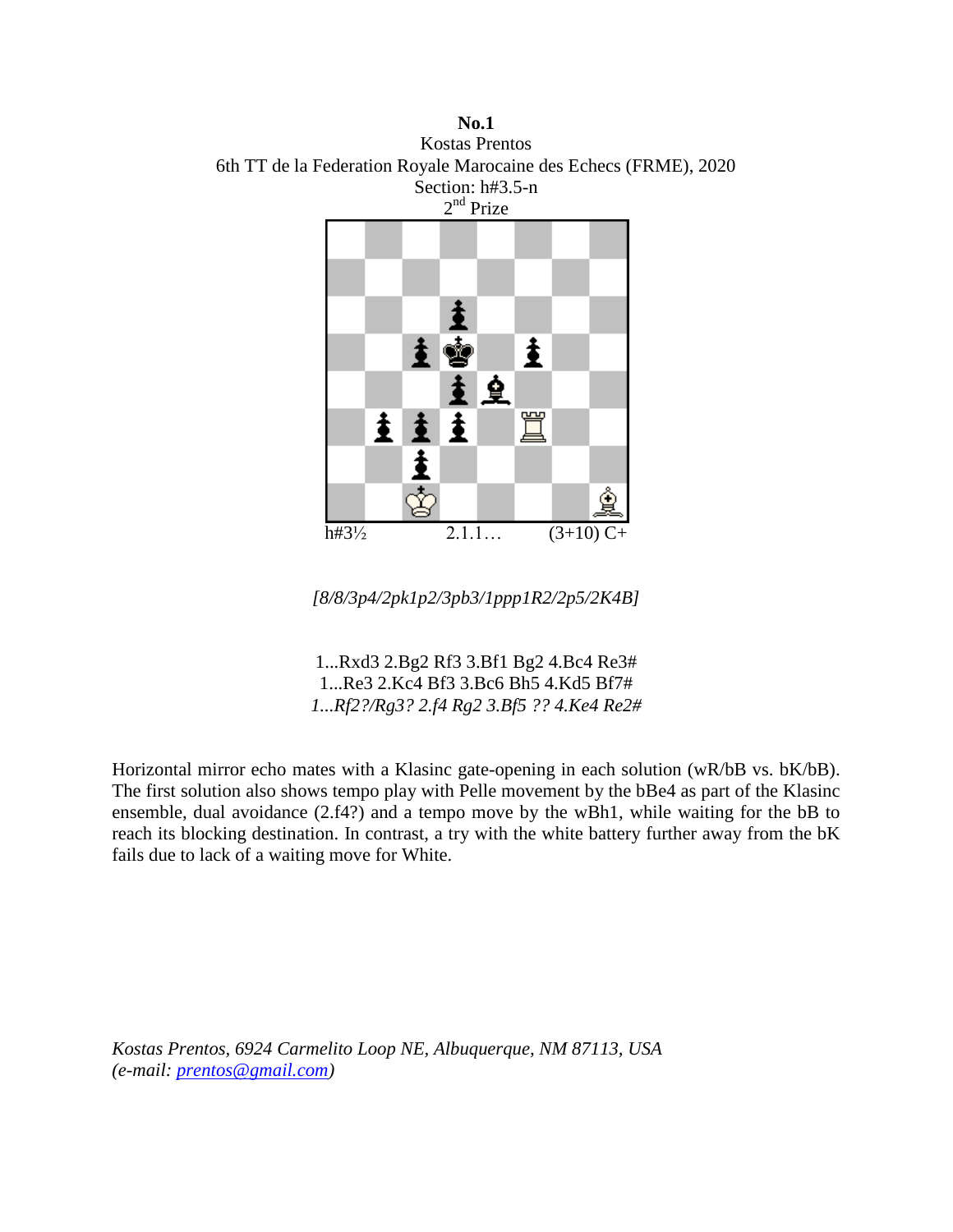

*[8/8/2ppsp2/2pkB1p1/3P2p1/3P1r2/6p1/3q1bK1]*

1.Rf5 Bf4 2.c4 Kf2 3.Rxf4+ Ke3 4.Re4+ dxe4# 1.f5 Bh2 2.Rg3 dxc5 3.Ke5 Kf2 4.Kf4 Bxg3#

Bicolor Maslar with reciprocal captures and model mates.

*Kostas Prentos, 6924 Carmelito Loop NE, Albuquerque, NM 87113, USA (e-mail: [prentos@gmail.com\)](mailto:prentos@gmail.com)*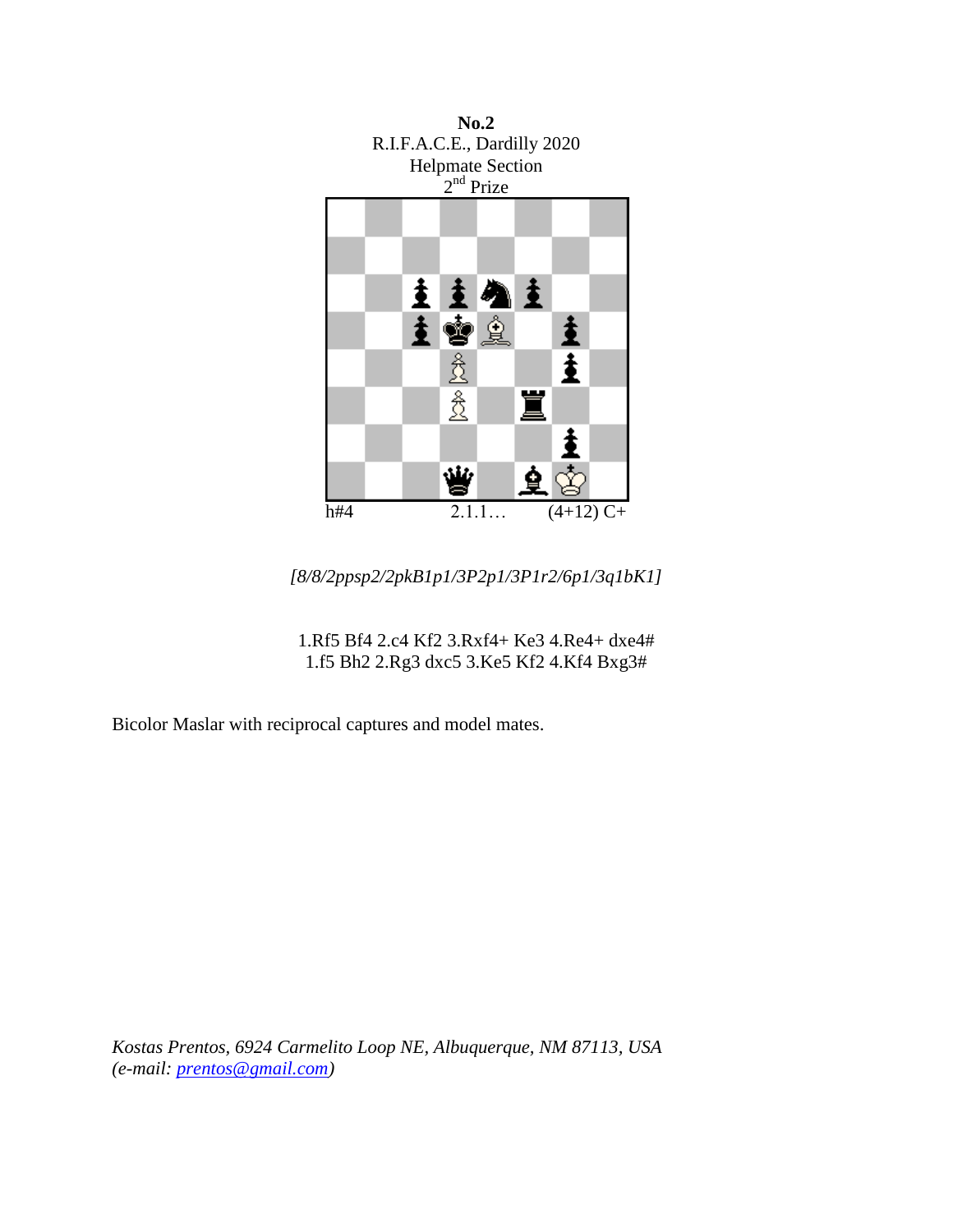**No.3** Kostas Prentos 7th TT de la Federation Royale Marocaine des Echecs (FRME), 2021 Section: h#3.5-n 7<sup>th</sup> Honorable Mention  $\mathbf{\hat{\mathbf{g}}}$ 



*[1K6/p7/8/8/3qk1B1/pSr5/8/8]*

1...Sa5 2.Rb3+ Kc7 3.Qf2 Kd6 4.Ke3 Ke5 5.Rd3 Sc4# 1...Kb7 2.Re3 Kc6 3.Qf6+ Kc5 4.Ke5 Sc1 5.Re4 Sd3#

Echo model mates with the mating position rotated by  $90^\circ$ 

*Kostas Prentos, 6924 Carmelito Loop NE, Albuquerque, NM 87113, USA (e-mail: [prentos@gmail.com\)](mailto:prentos@gmail.com)*